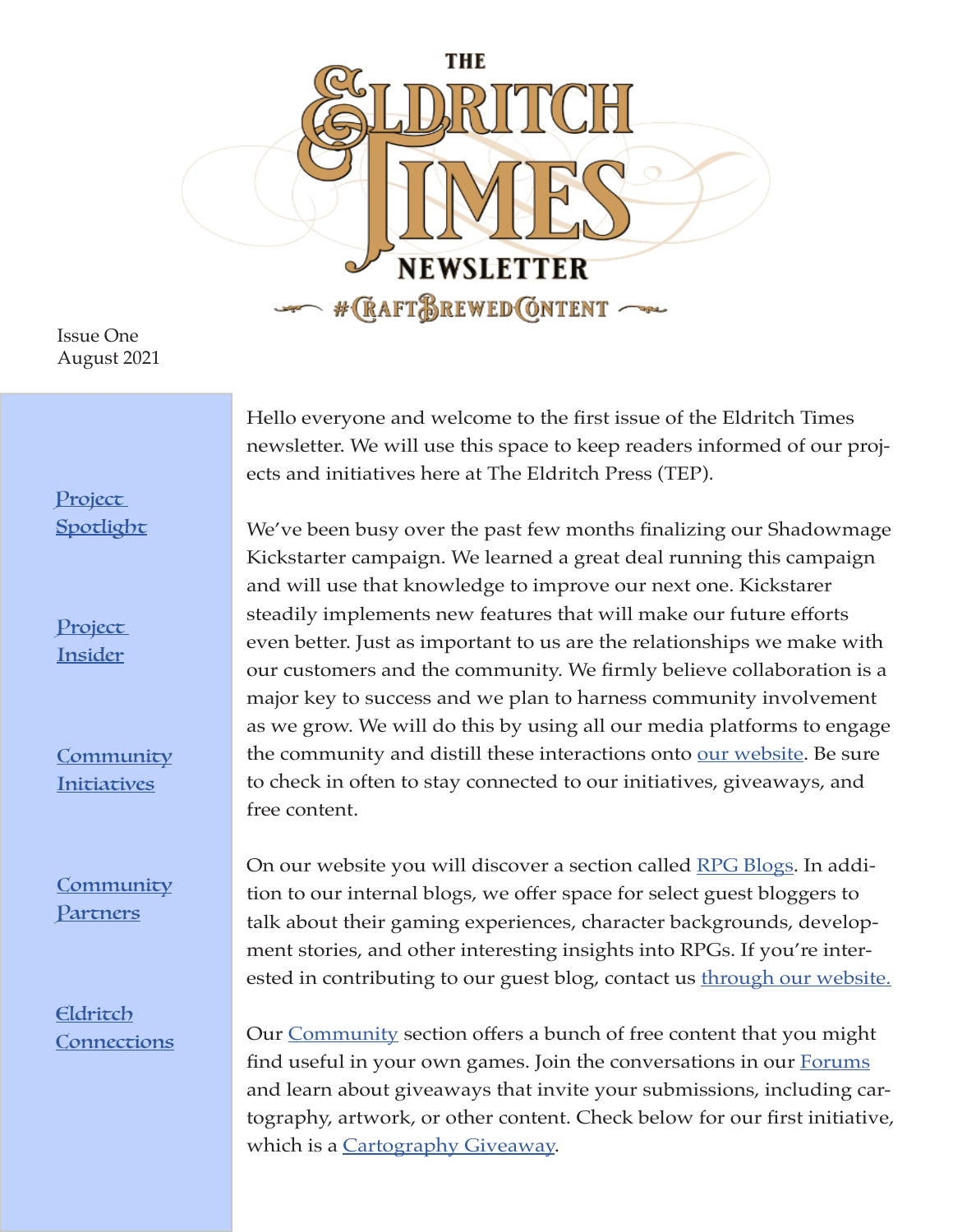# <span id="page-1-0"></span>Project Spotlight





A lot is going on. Captain Shineheart's Gold, Chronicles of Konus, Solene's Journey, and Plane Jumping are each in a different stage of development. Some are draft written, others are art concepts with the writing being done in conjunction with the artwork. Still others begin as a short story or gaming sessions which are developed to follow the storyline. The next project to appear will be Captain Shineheart's Gold. It's optimized for 10th level characters but works with 4-5 players of 8-10th

levels. It includes a bevy of pregenerated characters, allowing players unfamiliar with higher level play to jump in quickly.

This adventure takes place on the island of Sybille. This island was the location of a hideout used by a notorious pirate known as Captain Shineheart, a half-orc sea captain who terrorized merchant ships over fifty years past. Legend says that Shineheart commanded his crew from atop a stone idol of an orcish god, spurring them into bloodlust by wailing a rhythmic frenzy upon an orcish war drum. Shineheart defeated a blue dragon and took its lair as his hideout. Something drove Shineheart into thinking his crew plotted to take his treasure, so he scuttled his ship, stranding his crew in the ocean, and sealed himself in his hideout vault, never to be seen again. The mystery of what happened is revealed in the adventure of Captain Shineheart's Gold.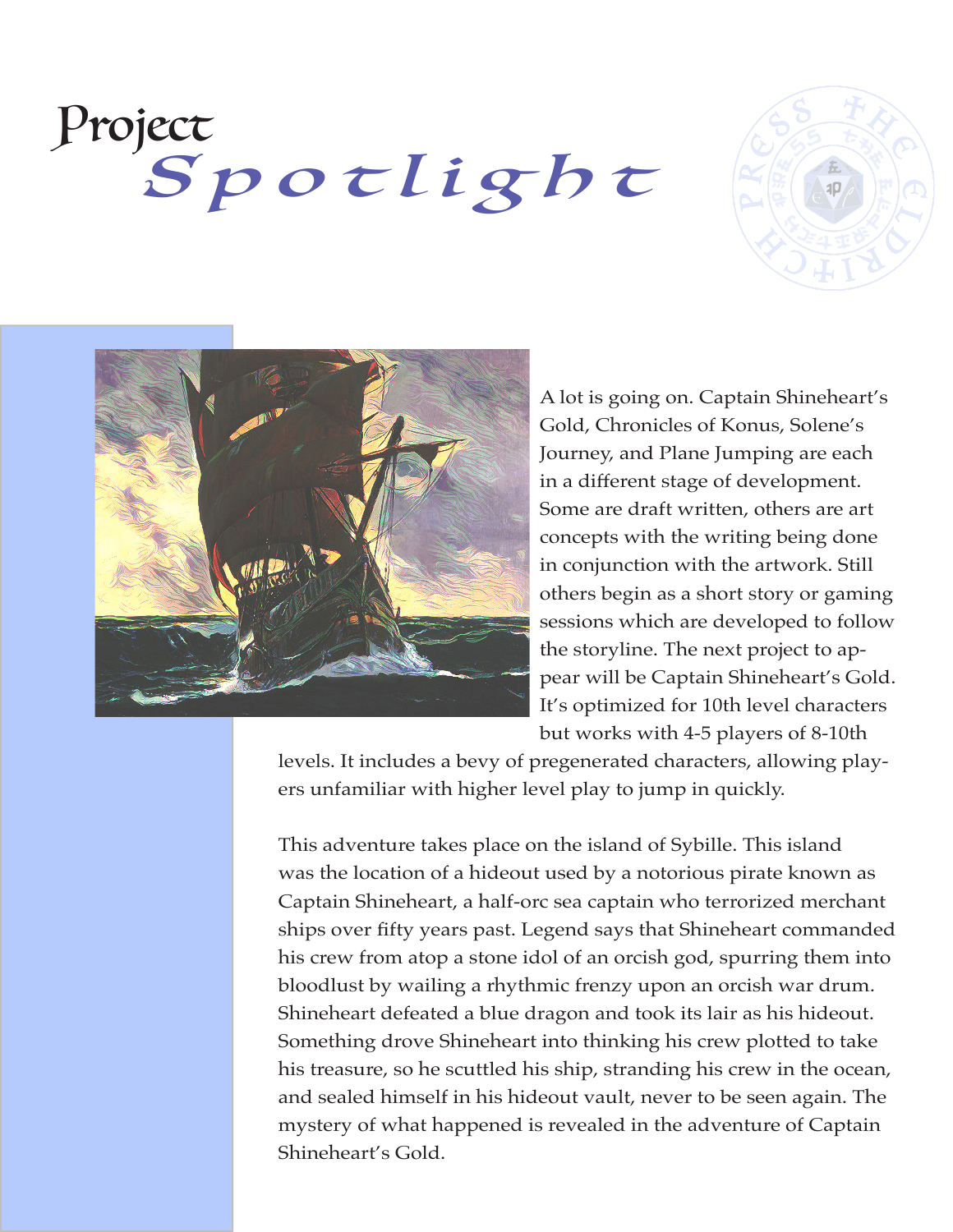### <span id="page-2-0"></span>Project Insider



#### What is Craft Brewed Content?

Captain Shineheart's Gold is in the final layout, but it has gone through several iterations before arriving there. Our layout isn't just about text formatting and art placement. We want subtle textures and layers to infuse every page and create a feel that is unique in itself. Subtle elements are just as important as the immediately noticed imagery. This approach takes time, but each layout change nudges the quality higher. This is "Craft Brewed Content." We choose to take our time developing our products. We want them to be aes-



thetically crafted to inspire you into creativity at the gaming table. We want there to be a sense of mystery in what you see. It means we break from the typical mold of publishing templates to give you products that feel crafted and unique, both artistically and mechanically.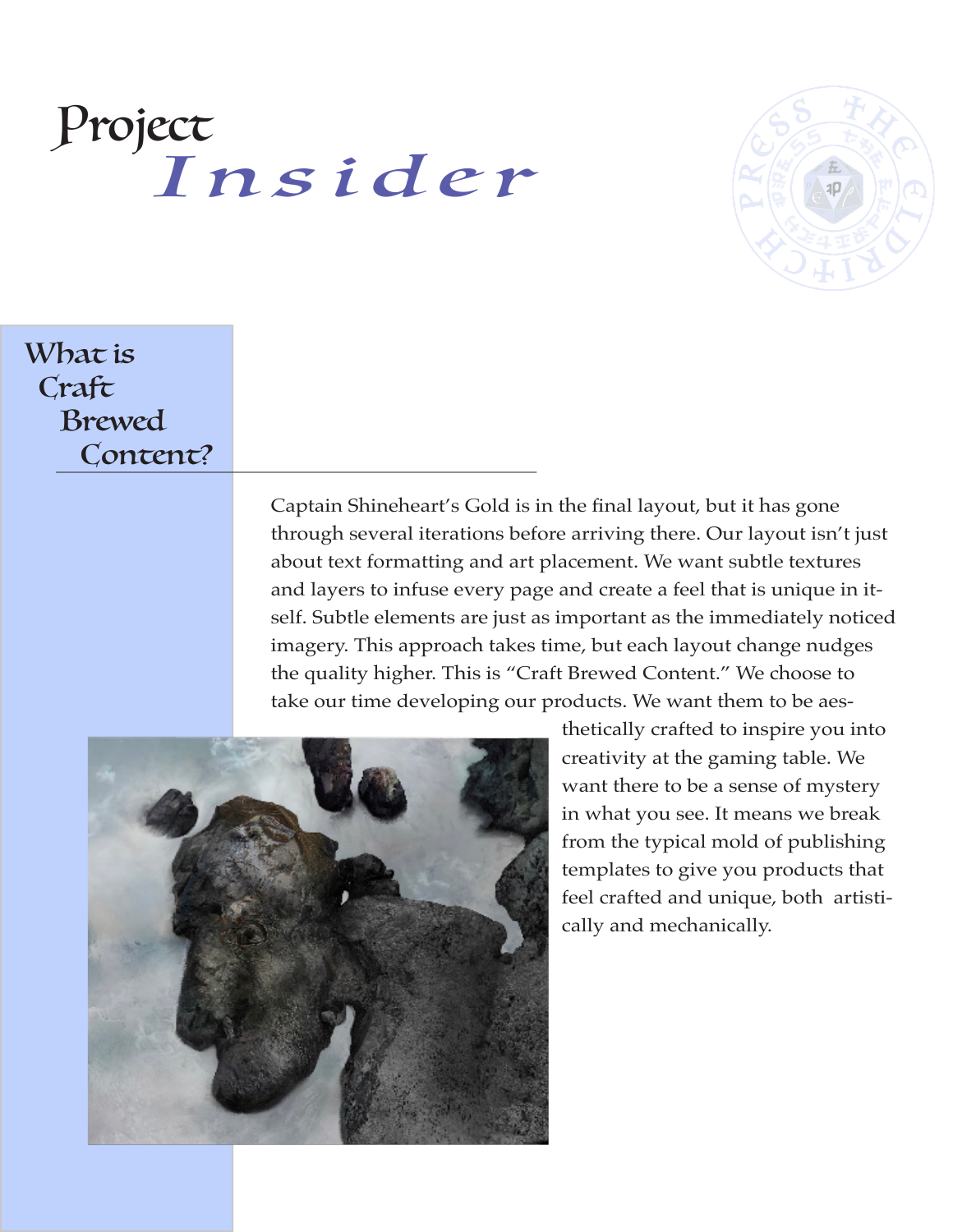## <span id="page-3-0"></span>Community Initiative



### Cartography Giveaway

- The Submission deadline is September 22nd, 2021.
- All Submissions must be entered through the provided form.
- You can enter up to three submissions per form.
- **Each submission cannot** exceed 20 mb total.
- Artists retain all rights to their work and can choose to have their work displayed on our community gallery, if desired.
- All displayed maps will be attributed and linked to the artist's preferred platform.
- All submissions must meet our standards for acceptable content and ethics.
- Entrants will be pooled into a drawing and three will be randomly selected to win a tee-shirt, a dice set from RPGDice, or a PDF adventure module.
- The artist may be contacted by TEP for discussions on freelance cartography work in future projects.

Calling all cartographers! We are running a Cartography Giveaway and would love to see your work! Maps are important to every RPG and we are trying to find freelance cartographers that would like to work with us on future projects. Whatever software you use—Inkarnate, Dungeondraft, DungeonFog, Scrawl, Photoshop, Gimp—we want to see your work. Everyone who submits a map will be entered into a drawing to win some cool prizes. With your permission, we could also post your creation in the community gallery of our website for everyone to admire. All submissions must be received by September 22nd, 2021 and must be entered through our submission form. [Full details on the Giveaway can be found here](https://www.theeldritchpress.com/submissions/).

Your maps can be regional or battle map style. We are happy to see your work on any subject, but would like to direct your creativity by offering suggestions to focus your work toward these broad themes: towns and villages, docks and harbors, urban street scenes,

sailing ship decks, shops and dwellings, magic portals and sacred spaces, and dungeons and tunnels. Don't wait, enter your work today.

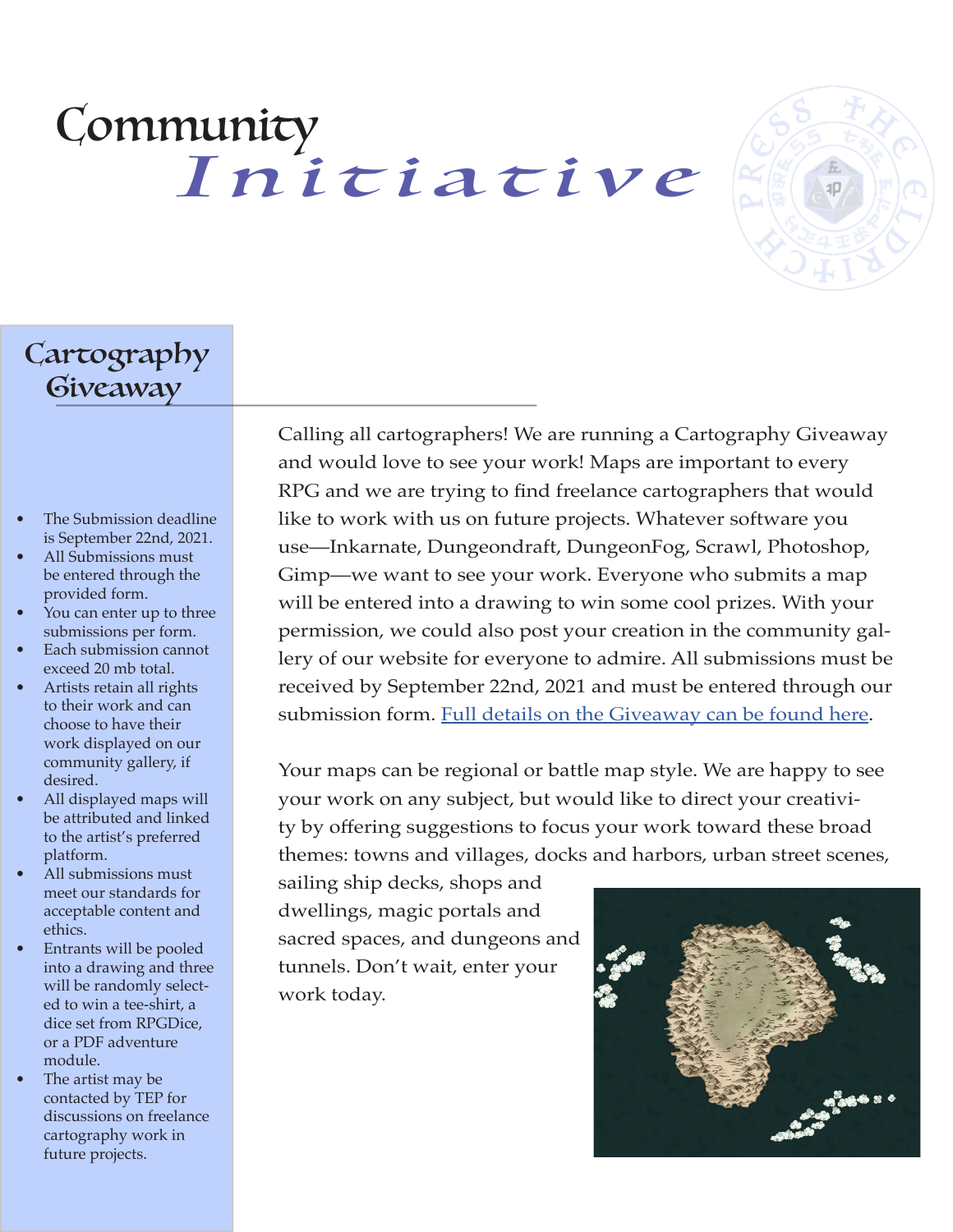## <span id="page-4-0"></span>Community Partners





The Eldritch Press is working with our friends at [RPGDice.com](http://RPGDice.com) to bring you the Mini Feature. This is a series of youtube videos that spotlight a D&D miniature in each episode. In the process we give you the creature's 5e stat

block information along with a glimpse of a selected set of dice from RPGDice. Tune into [our youtube channel](https://bit.ly/3BrTLfj) to have a look at our library of videos.

You already know that RPGDice brings you excellent quality dice, but you might not know that they are a one-stop-shop for all kinds of tabletop accessory needs. They are always expanding their list of products, and plan to soon offer the ability to purchase or add additional single die from most dice designs, and to choose a Dice Club Monthly Subscriptions membership. We'll continue working them in the future to bring you looks into their world of dice.